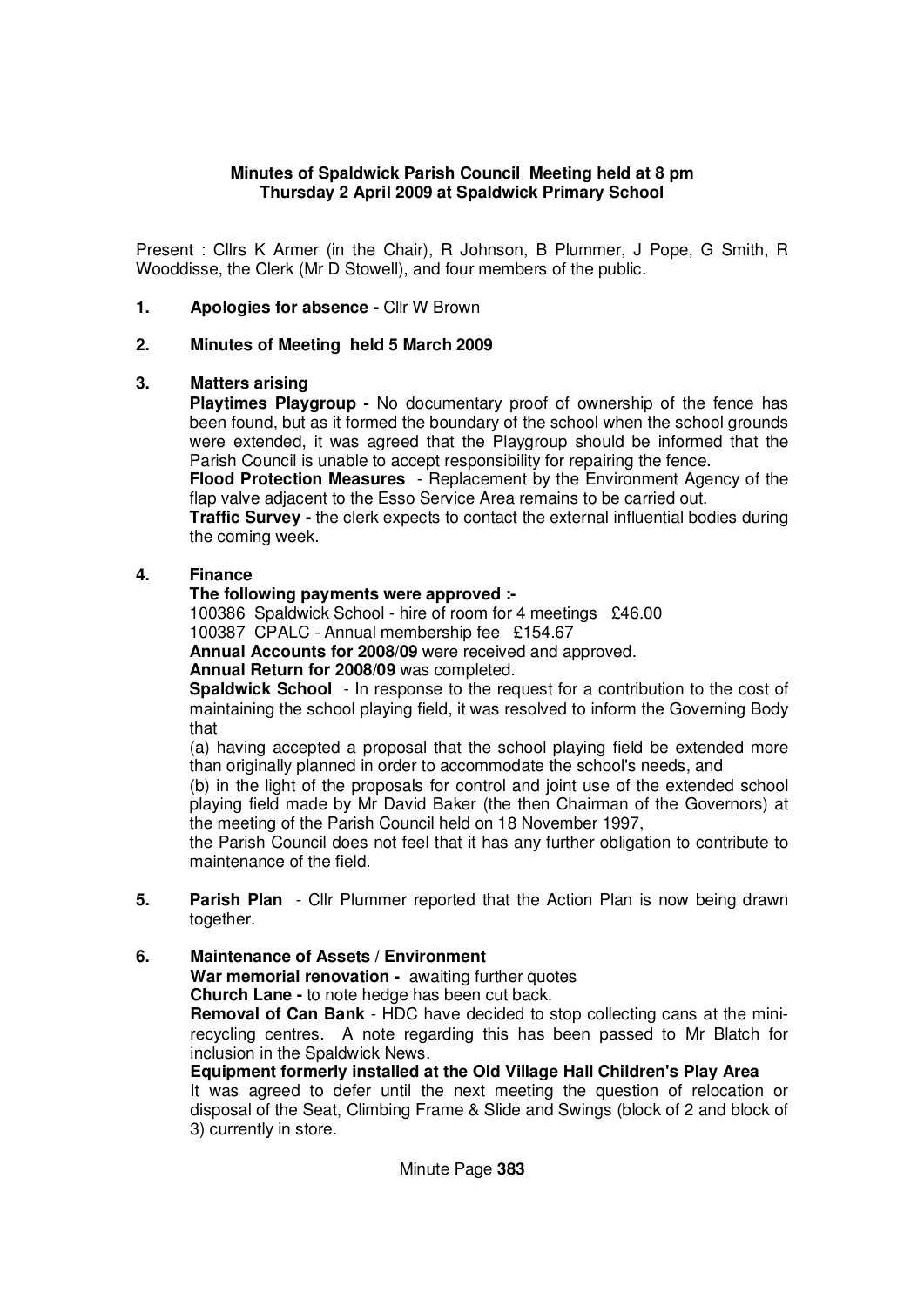# **Playground Inspections**

Cllr Armer reported that he had carried out an inspection on 2 April 2009, and would continue to carry out monthly inspections until such time as another councillor takes over this responsibility. The only matter highlighted concerned scratches on the nursery swing, large swing, and the multi-play unit, which need painting.

**Village Sign -** Cllr Johnson reported that he had spoken to Trevor Cooper, who has agreed to look at the sign later in the year and to advise a rough cost of repainting. This matter to be placed on agenda of June meeting.

# **7. Provision of Allotments -** nothing to report

## **8. Planning**

**Declaration of Interest -** Cllr G Smith declared an interest in the following item as family members own properties facing the site, and took no part in the discussion.

**New planning application 0900236FUL** - Chimney at 2-6 Thrapston Road, located on opposite side of roof to existing chimney for which a Certificate of Lawful Development was refused.

It was resolved to "recommend approval of this application, subject to the external finish of the flue being darkened in keeping with the surroundings. This would be consistent with the Conservation Officer's requirement that a new lighting column in Church Lane should be painted black."

It was further resolved to add the following note :-

"The Parish Council, being aware of the deep concerns of the neighbours at 1 High Street that the flue, even in its new location, will result in smoke and fumes descending into their house, yard and garden, recommends that investigation by Environmental Health into any such problems should be funded by the District Council, and under no circumstances be charged to the neighbours."

## **The following developments regarding proposal for bungalow adjacent to 11 Stow Road were noted** :-

On  $6<sup>th</sup>$  March the Planning Officer informed the Clerk that she did not consider the objections by the Fosters to be valid reasons for refusing permission, and that a Senior Planning Officer and the Conservation Officer had visited the site and had concluded that the proposal did not impact adversely on the street scene or the adjacent Conservation Area. She asked the Clerk to confirm that the Parish Council's statement meant that it could now be interpreted as approval.

The Clerk responded:- "On the understanding that the matters raised by Mr and Mrs Foster are not considered by the Local Planning Authority to be so significant as to cause the proposal to be amended or refused, I confirm that the Parish Council recommends approval."

A formal decision has not yet been issued by the planning authority.

**It was noted that minor changes to application 0800344FUL**, extension and alterations 4 High Street have been accepted by the planning authority.